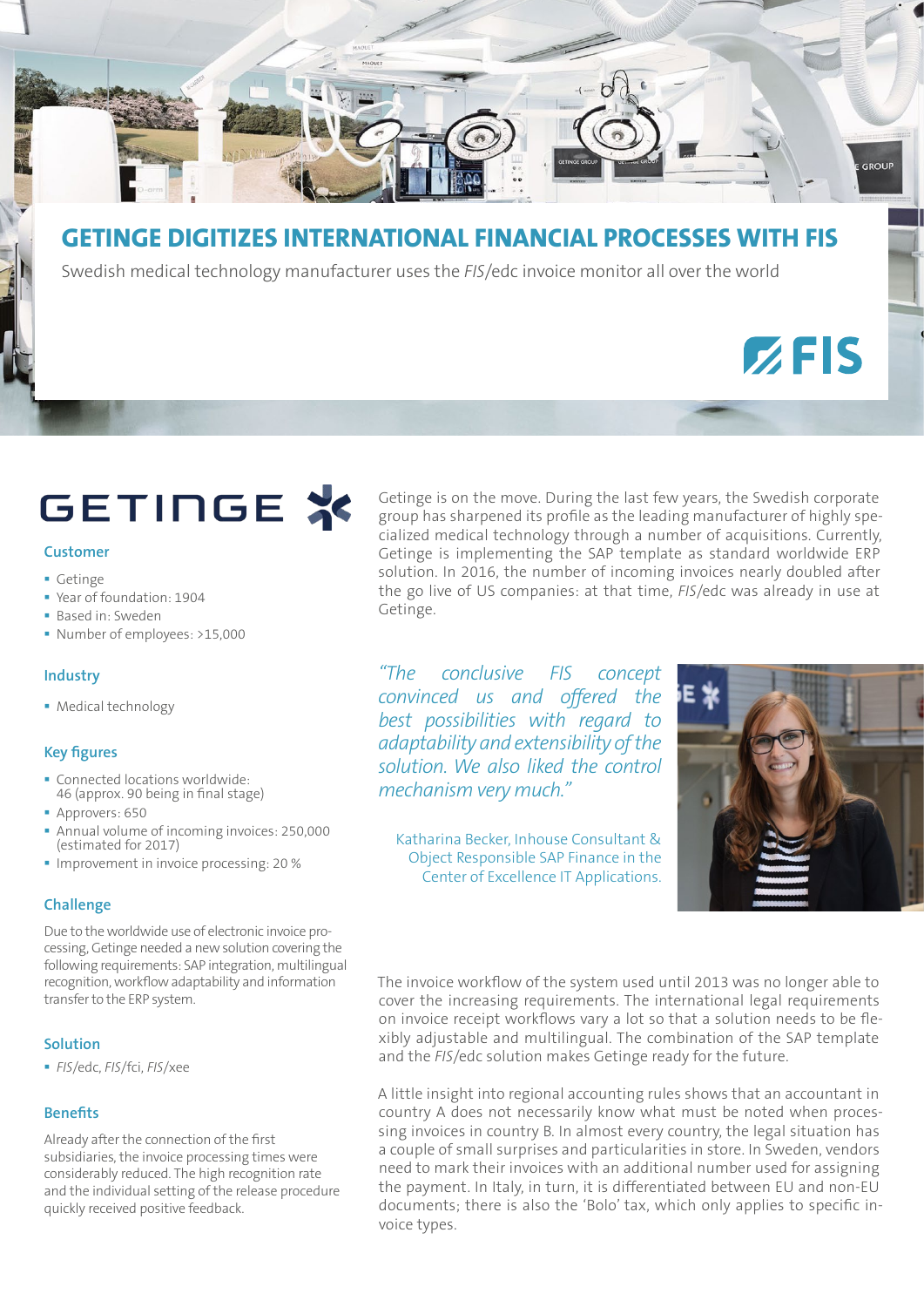"If you use a digital solution for invoice processing and chekking, it goes without saying that this solution needs to cover such special cases," says Katharina Becker, Inhouse Consultant & Object Responsible SAP Finance in the Center of Excellence IT Applications of the German Getinge headquarters in Rastatt (previously Maquet - the medical technology manufacturer has been a Getinge brand since its acquisition by Getinge). "It must be adjustable to the different country-specific particularities and it must be able to interpret invoices in the corresponding national language, i.e. to recognize the correct keywords." Only then will the system make work easier for the employees since it is able to check independently whether the invoices correspond to all requirements and can be transferred to SAP for further processing.

#### *FIS***/edc is a fixed component of the SAP template**

Katharina Becker is member of a Getinge team that is responsible for the international SAP rollout. Currently, Getinge uses ERP SAP 6.0 with Enhancement Pack 8, which is to be implemented in all companies worldwide by 2022 and to replace the previously used third-ERP systems. Since 2013, when the old workflow was replaced, *FIS*/edc has been a fixed component of the SAP template. Searching for a solution for scanning and parking invoices with release workflow, the SAP team shortlisted four providers and finally decided in favor of the combined FIS system. "The conclusive FIS concept convinced us and offered the best possibilities with regard to adaptability and extensibility of the solution. We also liked the control mechanism very much," says Katharina Becker.

#### **Good status overview of each invoice**

The *FIS*/edc approval monitor is no longer upstream - as in the previous solution - but directly integrated in SAP. The *FIS*/fci invoice reading software is also part of the overall solution so that the SAP team only has to contact one manufacturer if questions arise. Both components communicate with each other. The data exchange can be monitored in the FIS Life Cycle Manager. "This evaluation tool enables us to control at any time where in the system an invoice currently is and what status it has, which is not necessarily part of the standard version of comparable software solutions," says Katharina Becker. The invoice information is transferred to the ERP system within SAP standard via SAP IDoc format. For this purpose, Getinge uses the *FIS*/xee integration component, which is based on SAP PI and, consequently, on the SAP standard transactions.

At Getinge, a company corresponds to a company code. In Rastatt alone, there are six big and six small company codes. Currently, 42 companies worldwide use the new SAP/ FIS solution. Many more will follow until completion of the rollout. In 2017, Katharina Becker particularly attended (from Singapore) to the template implementations in Japan, Australia and New Zealand. It varies from country to country whether invoices are received in paper form or electronically via e-mail. With regard to an increasing electronic invoice volume, a specific e-mail account the vendors can address was created for each company code.



Getinge OR PowerLED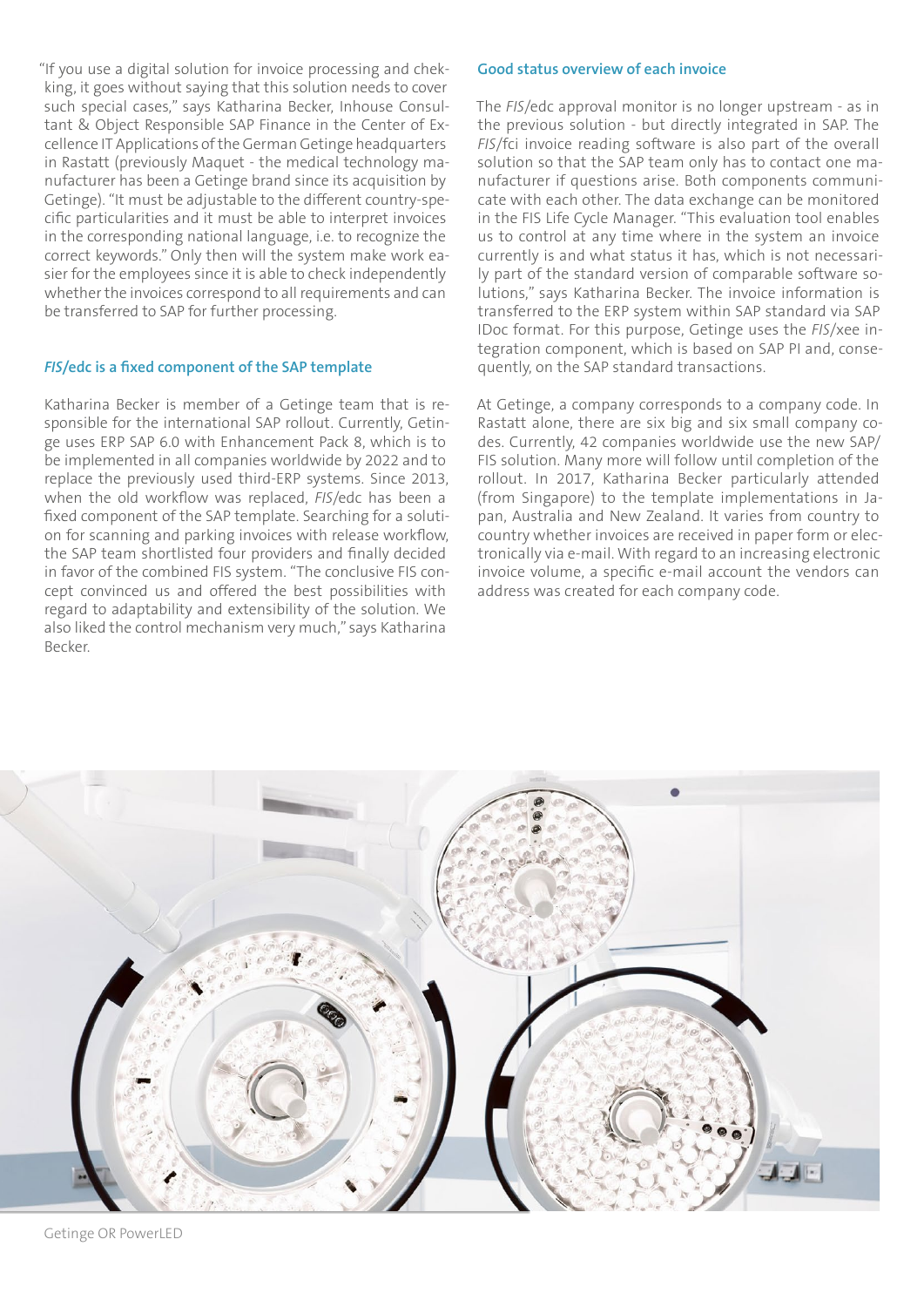#### **Recognition rate: 90 to 95 percent**

Getinge has installed two Financial Shared Service Centers (SSC) in Poland and Costa Rica for the financial accounting of many company codes. These employees in the Shared Service Center work on the SAP/FIS system and trigger the release workflows to 640 approvers worldwide. The invoice receipt as such has not been centralized into the SSC yet; each subsidiary still receives its own documents. These are either scanned on site and sent to the *FIS*/fci server or the locations execute the entire process themselves since not all companies have been integrated into the SSC so far. Getinge is clearly on the move.

#### **Release workflow can be adjusted individually and countryspecifically**

"The recognition rate of the invoice reading software is between 90 and 95 percent," knows Vasi Simea, Inhouse Consultant SAP Finance at Getinge. "Invoice processing has considerably improved compared to the past." This improvement results from the high recognition rate and the fact that the SAP team can individually adjust the release workflow to each company. "In the past, we only had two approval levels. Now, we can differentiate between FI and MM invoices, can individually set the levels and amount limits for each company code and consider many country-specific particularities for invoice processing. As a consequence, the processing times have been considerably reduced and the user feedback on usability is very positive," says Vasi Simea.

Another benefit of the FIS solution: Getinge is not only able to enter invoices but also further document types, such as order confirmations and payment advices. The order response



Getinge reprocessing instruments

Comprehensive check and matching routines during IDoc import enable an automated processing of inbound order responses. Two Getinge companies in Germany and France use these functions.

Two companies in Great Britain and Ireland also use the *FIS*/edc monitor for processing payment advices. Shortly, there will be four other companies in Australia and New Zealand.



*"The recognition rate of the invoice reading software is between 90 and 95 percent. In overall terms, our invoice processing has improved by 20 percent compared to the past."* 

Vasi Simea, Inhouse Consultant SAP-Finance

monitor is used to automatically update order confirmations in SAP irrespective of their receipt in electronic form via EDI, as paper document or as pdf sent by the vendor via e-mail. All documents received are displayed in the order response monitor from where they are imported directly into the SAP system via the SAP standard IDoc interface.

The rollout of SAP and *FIS*/edc is in full swing: By the end of 2017, six locations will be connected in North America, 45 in the EMEA region and seven in the Asia/Pacific regions. FIS implemented Japanese as new language specifically for Getinge so that the invoice reading software can recognize and analyze the correct keywords from the Japanese invoices.